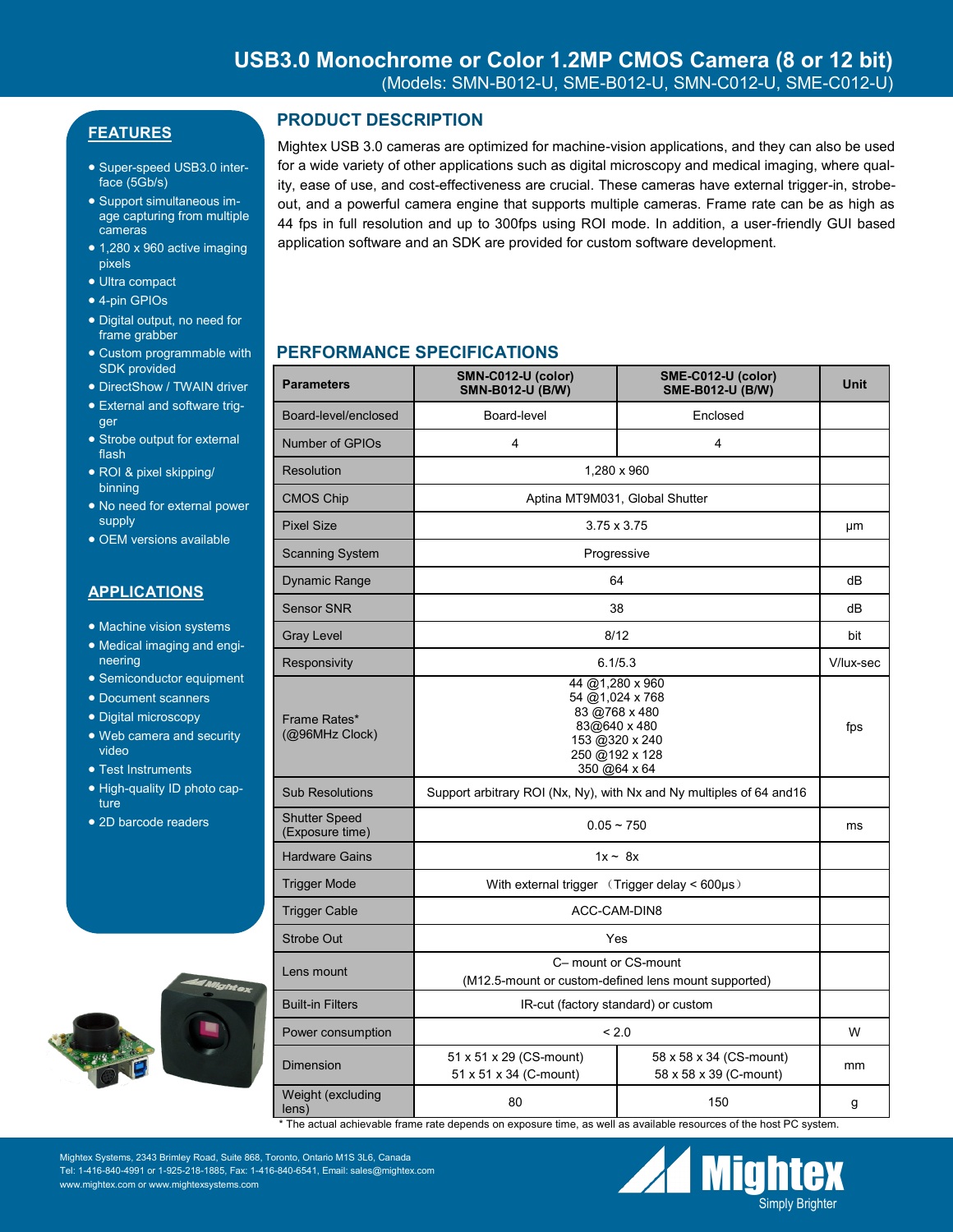### **OPERATION CONDITION**

| <b>Operating Temperature Range</b>       | $0^{\circ}$ C ~ 45 $^{\circ}$ C |
|------------------------------------------|---------------------------------|
| <b>Storage Temperature Range</b>         | -25°C ~ 85°C                    |
| <b>Relative Humidity, Non-condensing</b> | $5\% \sim 95\%$                 |

### **RECOMMENDED SYSTEM CONFIGURATION**

| <b>Processor</b>              | Dual-core Intel CPU 1.8GHz or better, or a compatible processor                      |
|-------------------------------|--------------------------------------------------------------------------------------|
| <b>Operating System</b>       | Windows XP, Vista, 7 and 8                                                           |
| <b>RAM</b>                    | 2GB or greater                                                                       |
| <b>Hard Disk Space</b>        | 40MB for software installation, plus additional space for storing captured<br>images |
| <b>USB3.0 Host Controller</b> | Intel Integrated USB3.0 Host Controller is recommended                               |

## **EXAMPLE OF GRAPHICAL USER INTERFACE**



Mightex Systems, 2343 Brimley Road, Suite 868, Toronto, Ontario M1S 3L6, Canada Tel: 1-416-840-4991 or 1-925-218-1885, Fax: 1-416-840-6541, Email: sales@mightex.com www.mightex.com or www.mightexsystems.com

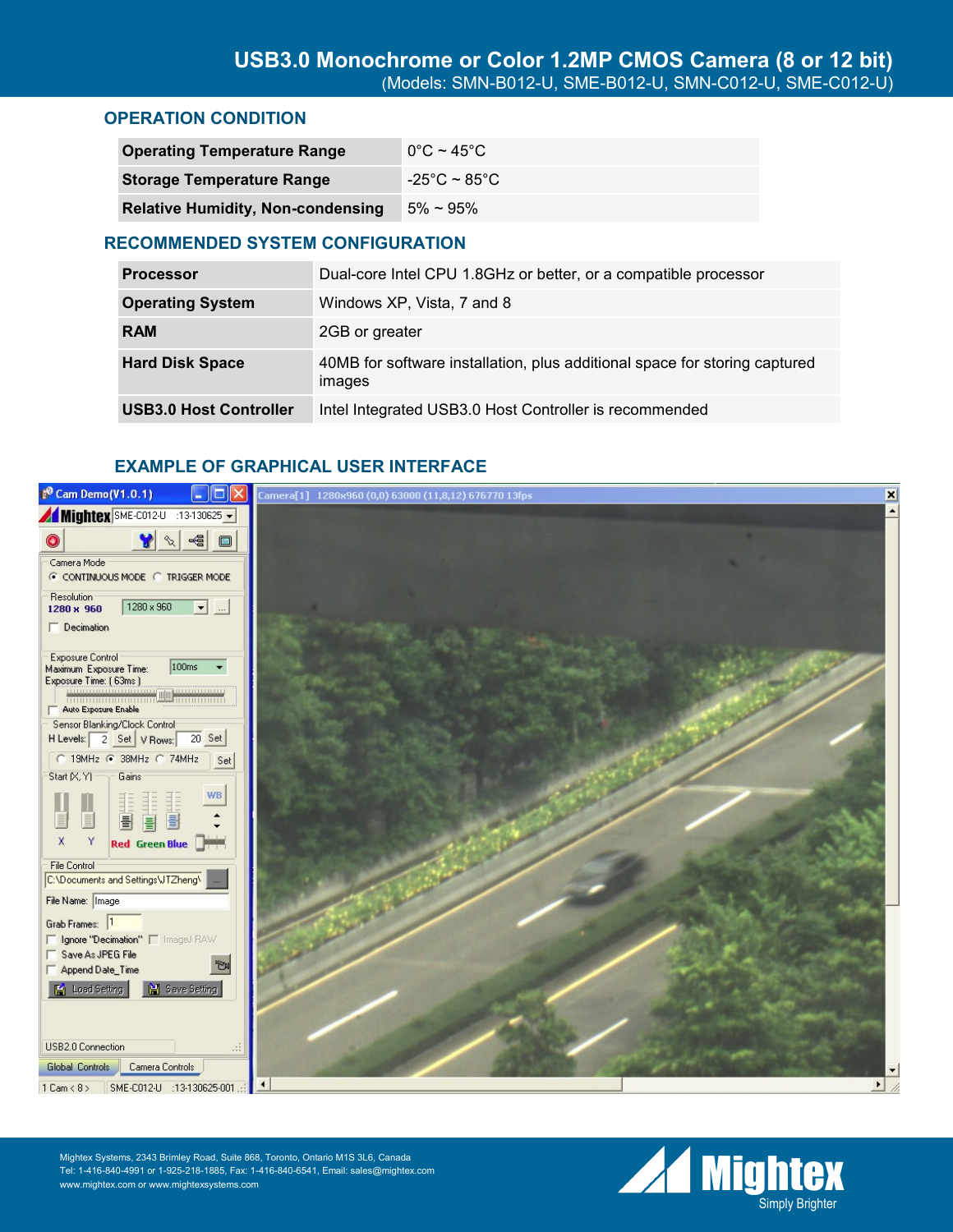## **INSTALLATION DRAWINGS**

### **1) Board-level Camera with CS-mount**



### **2) Enclosed camera with CS-mount**





Mightex Systems, 2343 Brimley Road, Suite 868, Toronto, Ontario M1S 3L6, Canada Tel: 1-416-840-4991 or 1-925-218-1885, Fax: 1-416-840-6541, Email: sales@mightex.com www.mightex.com or www.mightexsystems.com